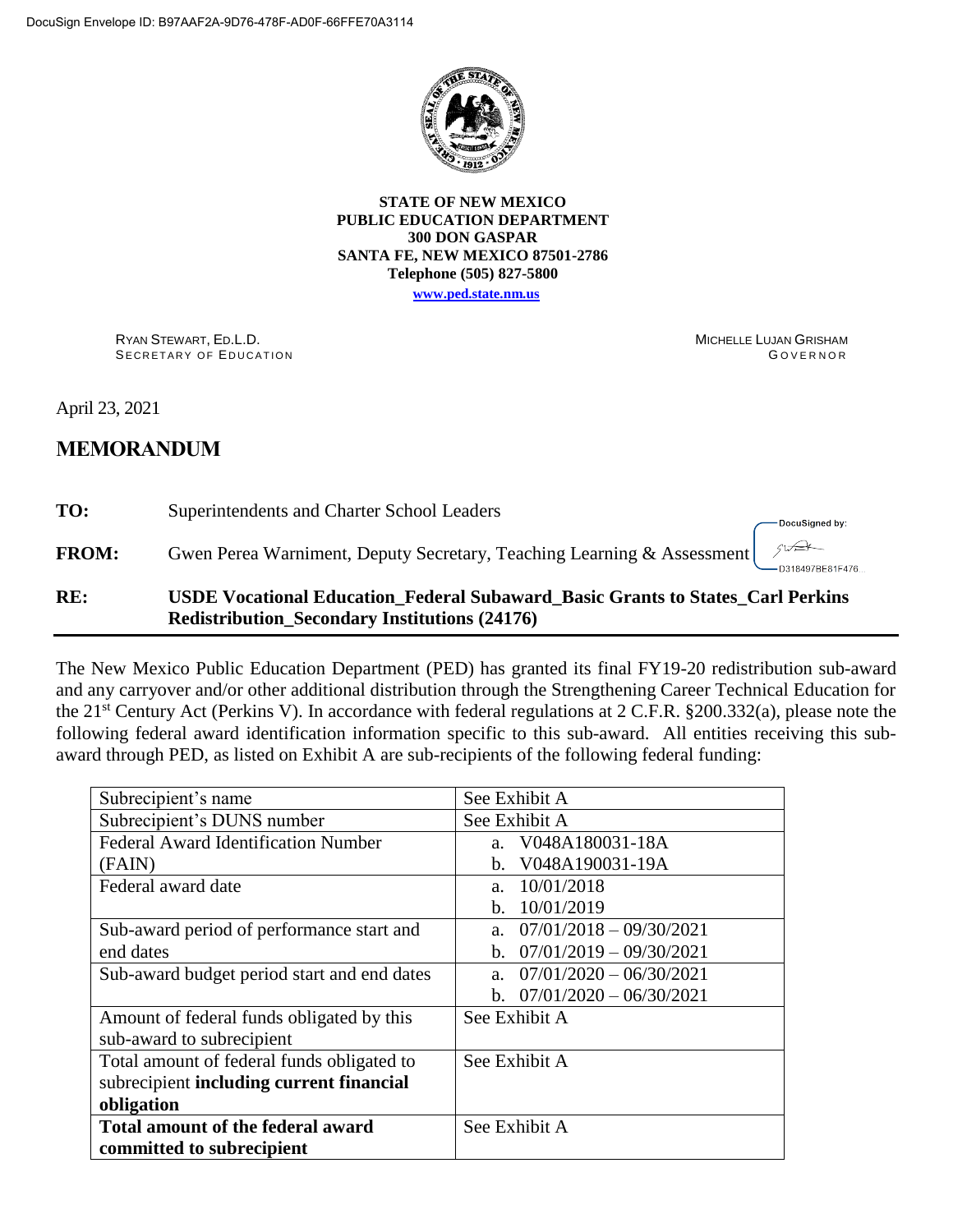DocuSign Envelope ID: B97AAF2A-9D76-478F-AD0F-66FFE70A3114

FY19-20 Basic Grant Final Redistribution Allocation April 23, 2021 Page **2** of **3**

| Federal award project          | Vocational Education – Basic Grants to States          |
|--------------------------------|--------------------------------------------------------|
| description, as required to be |                                                        |
| responsive to the Federal      |                                                        |
| Funding Accountability and     |                                                        |
| Transparency Act (FFATA)       |                                                        |
| Federal awarding agency        | United States Department of Education                  |
| Contact information for        | Edward R. Smith                                        |
| awarding official              | Chief, Office of Vocational and Adult Education        |
|                                | 400 Maryland Avenue, SW                                |
|                                | Washington, DC 20202-7100                              |
| CFDA number and name           | 84.048A Vocational Education-Basic Grants to States    |
| Research and development       | N <sub>0</sub>                                         |
| $(R&D)$ award $(Yes/No)$       |                                                        |
| Indirect cost rate for federal | https://webnew.ped.state.nm.us/bureaus/administrative- |
| award                          | services/accounting/                                   |

The following requirements apply to this sub-award:

- 2 C.F.R. Part 200: Uniform Administrative Requirements, Cost Principles, and Audit Requirements for Federal Awards<sup>1</sup>
- 2 C.F.R. Part 3474: Uniform Administrative Requirements, Cost Principles, and Audit Requirements for Federal Awards
- 2 C.F.R. Part 3485: Non-procurement Debarment and Suspension

## *Reporting Requirements*

 $\overline{a}$ 

Please submit a BAR through OBMS for the award amount using fund code **24176** and revenue object code **44500**. Please adhere to the following timelines required for obligation, liquidation and RfR submission:

- **Submit** your **BAR** and a copy of this letter through OBMS **by May 15, 2021**
- The FY19-20 redistribution and carryover amounts illustrated on Exhibit A must be **obligated by June 30, 2021** and **expended no later than September 30, 2021**
- Reestablish Budget for Unliquidated Obligations (Encumbered Balance as of  $6/30/21$  of FY19-20 Redistribution) in **FY21-22** through OBMS by **July 9, 2021** using **fund code 24176** and **revenue object code 44500**
- Pursuant to NMSA 6-5-3, the **appropriate fund** shall be **encumbered prior to** the issuance of **vouchers** or **purchase orders** or the engagement of **contracts**.

<sup>&</sup>lt;sup>1</sup> The regulations at 2 C.F.R. Part 200 are located online at: [http://www.ecfr.gov/cgi-bin/text](http://www.ecfr.gov/cgi-bin/text-idx?tpl=/ecfrbrowse/Title02/2cfr200_main_02.tpl)[idx?tpl=/ecfrbrowse/Title02/2cfr200\\_main\\_02.tpl.](http://www.ecfr.gov/cgi-bin/text-idx?tpl=/ecfrbrowse/Title02/2cfr200_main_02.tpl)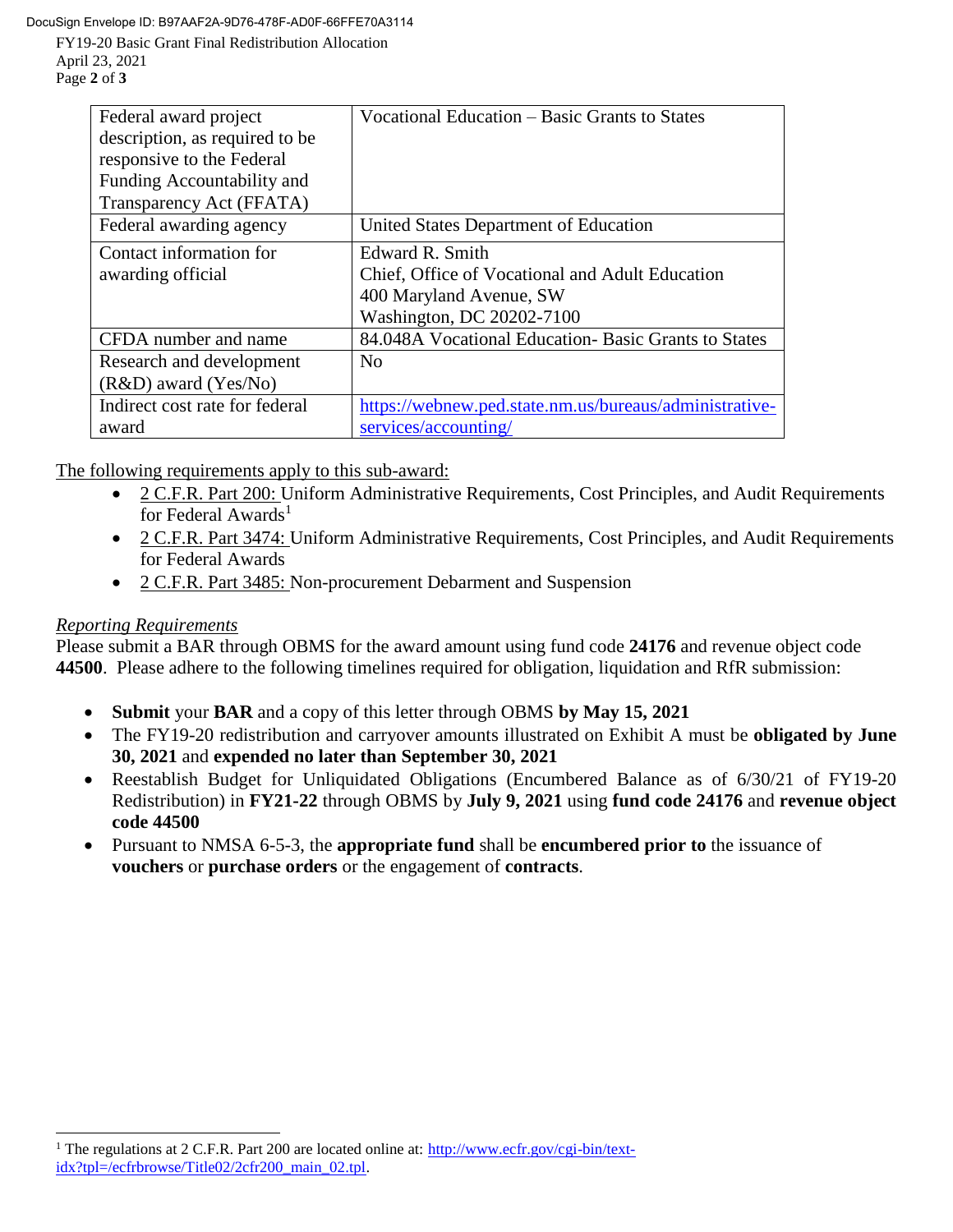#### DocuSign Envelope ID: B97AAF2A-9D76-478F-AD0F-66FFE70A3114

FY19-20 Basic Grant Final Redistribution Allocation April 23, 2021 Page **3** of **3**

### *Indirect Cost Rate*

As required by 2 C.F.R. § 200.332(a) (1) (xiv), PED recognizes the indirect cost rate between PED and public school districts and state charter schools as calculated by PED and located on the PED website: <https://webnew.ped.state.nm.us/bureaus/administrative-services/accounting/> Carl Perkins Grant allows up to a maximum of 5% for indirect costs.

#### *Access to Records and Financial Statements*

In addition, pursuant to 2 C.F.R. § 200.332(a)(5), all subrecipients as identified on Exhibit A, attached to this subaward, must permit PED and auditors access to records and financial statements as necessary.

### *Closeout Procedures*

- The final day to submit request for reimbursements for FY20-21 is **July 7, 2021**
- Deadline to submit Adjustment Request for Reimbursement (ARfR) for FY20-21 is **August 13, 2021**, **provided** a final **Request for Reimbursement** was **submitted previously through period ending 6/30/21**
- Submit 1<sup>st</sup> QTR FINAL RfR Deadline (Unliquidated Obligations Expended as of 9/30/21) for FY21-22 is **November 1, 2021**
- **Grant expires September 30, 2021**

Enc. (1): Exhibit A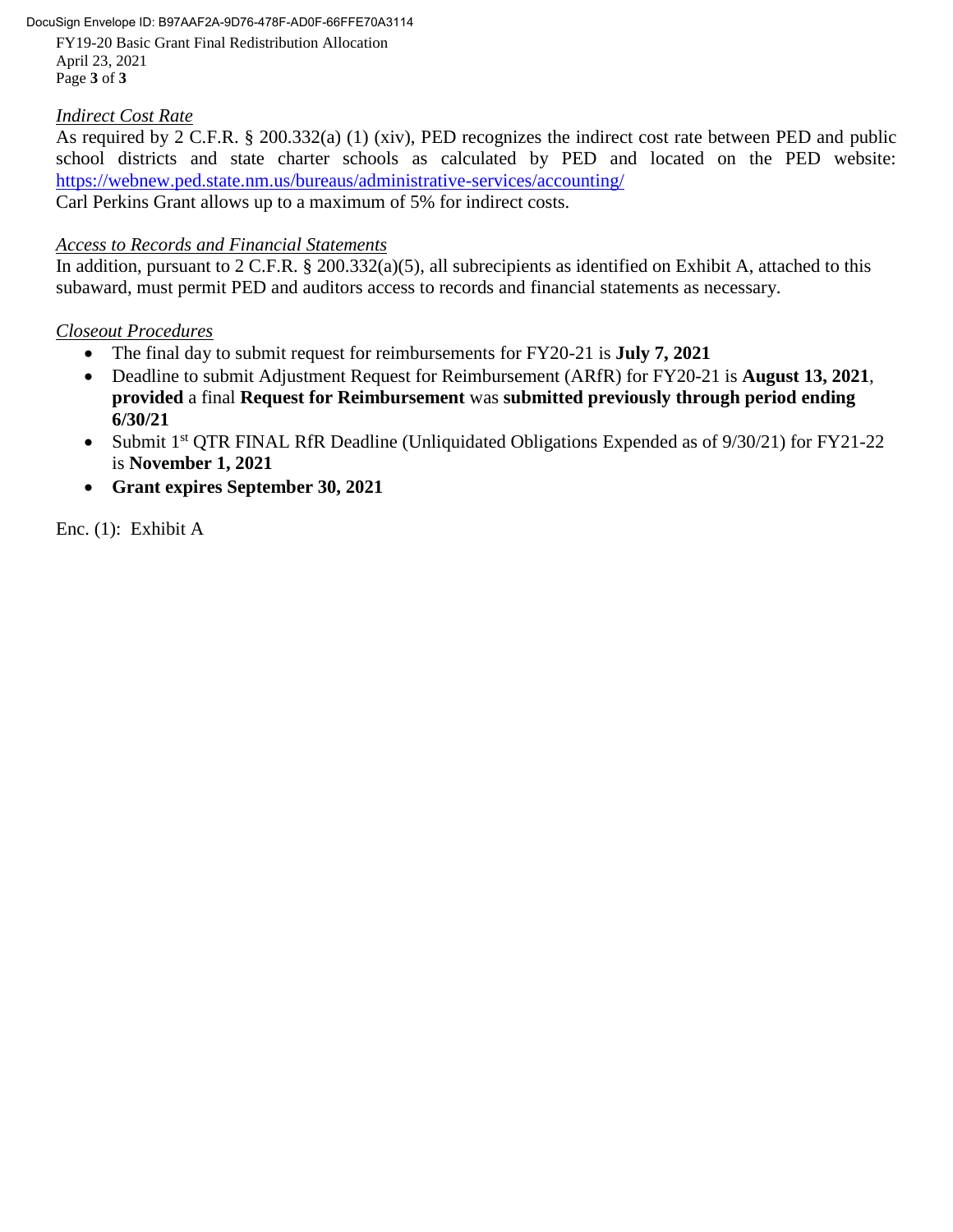|                                                                                                                                                                                |                                                                           |                            | <b>EXHIBIT A (24176 - FINAL FY20-21)</b> |                                                                              |                                                                                                               |                                                                             |                                          |                                      |
|--------------------------------------------------------------------------------------------------------------------------------------------------------------------------------|---------------------------------------------------------------------------|----------------------------|------------------------------------------|------------------------------------------------------------------------------|---------------------------------------------------------------------------------------------------------------|-----------------------------------------------------------------------------|------------------------------------------|--------------------------------------|
| NEW<br>TMEXICO<br><b>Public Education Department</b><br>USDE - Vocational Education _ Basic Grants to States_Carl Perkins Redistribution_Secondary (24176) FINAL AWARD FY20-21 |                                                                           |                            |                                          |                                                                              |                                                                                                               |                                                                             |                                          |                                      |
|                                                                                                                                                                                |                                                                           |                            |                                          | Amount of federal<br>funds obligated by<br>this sub-award to<br>subrecipient | Total amount of<br>federal funds<br>obligated to<br>subrecipient<br>including current<br>financial obligation | <b>Total amount of</b><br>the federal award<br>committed to<br>subrecipient |                                          |                                      |
| <b>OBMS</b><br><b>ENTITY</b><br><b>CODE</b>                                                                                                                                    | <b>LOCAL EDUCATION AGENCY</b>                                             | <b>DUNS#</b>               | <b>FY19-20</b><br><b>CARRYOVER</b>       | FY20-21 FINAL<br><b>ALLOCATION</b>                                           | <b>FY19-20 CARRYOVER &amp;</b><br>FY20-21 FINAL<br><b>ALLOCATION</b>                                          | <b>TOTAL AWARD TO</b><br><b>SUBRECIPIENT</b>                                | <b>FY20-21 APPROVED</b><br><b>BUDGET</b> | <b>TOTAL AMOUNT TO</b><br><b>BAR</b> |
| 46                                                                                                                                                                             | Alamogordo Public Schools                                                 | 18-258-3021                | \$10,786.83                              | \$22,769.00                                                                  | \$33,555.83                                                                                                   | \$33,555.83                                                                 | \$10,419.00                              | \$23,136.83                          |
|                                                                                                                                                                                | Albuquerque Public Schools                                                | 07-341-3544                | \$135,585.15                             | \$61,667.00                                                                  | \$197,252.15                                                                                                  | \$197,252.15                                                                | \$152,616.00                             | \$44,636.15                          |
| 01015028                                                                                                                                                                       | Corrales International School                                             | 01-978-1001                | \$0.00                                   | \$23,929.00                                                                  | \$23,929.00                                                                                                   | \$23,929.00                                                                 | \$0.00                                   | \$23,929.00                          |
| 553-001                                                                                                                                                                        | Health Leadership High School                                             | 96-274-0242                | \$0.00                                   | \$16,644.00                                                                  | \$16,644.00                                                                                                   | \$16,644.00                                                                 | \$0.00                                   | \$16,644.00                          |
|                                                                                                                                                                                | Los Puentes Charter School                                                | 11-776-8387                | \$0.00                                   |                                                                              | \$42,168.00                                                                                                   |                                                                             |                                          |                                      |
|                                                                                                                                                                                |                                                                           |                            |                                          |                                                                              |                                                                                                               |                                                                             |                                          |                                      |
| 01015017<br>506-001                                                                                                                                                            | New America School                                                        | 07-922-2757                | \$0.00                                   | \$42,168.00<br>\$28,823.00                                                   | \$28,823.00                                                                                                   | \$42,168.00<br>\$28,823.00                                                  | \$0.00<br>\$0.00                         | \$42,168.00<br>\$28,823.00           |
| 01015051                                                                                                                                                                       | Robert F. Kennedy Charter School                                          | 04-097-0761                | \$0.00                                   | \$16,736.00                                                                  | \$16,736.00                                                                                                   | \$16,736.00                                                                 | \$0.00                                   | \$16,736.00                          |
| 750-001                                                                                                                                                                        | Siembra Leadership High School                                            | 08-055-0975                | \$0.00                                   | \$66,787.00                                                                  | \$66,787.00                                                                                                   | \$66,787.00                                                                 | \$0.00                                   | \$66,787.00                          |
|                                                                                                                                                                                | Albuquerque Public Schools with Charters                                  |                            | \$135,585.15                             | \$256,754.00                                                                 | \$392,339.15                                                                                                  | \$392,339.15                                                                | \$152,616.00                             | \$239,723.15                         |
| 64                                                                                                                                                                             | <b>Aztec Municipal Schools</b>                                            | 84-923-8688                | \$2,613.15                               | \$0.00                                                                       | \$2,613.15                                                                                                    | \$2,613.15                                                                  | \$2,530.00                               | \$83.15                              |
| 64455001                                                                                                                                                                       | Mosaic Academy Charter                                                    | 79-372-4654                | \$0.00                                   | \$0.00                                                                       | \$0.00                                                                                                        | \$0.00                                                                      | \$0.00                                   | \$0.00                               |
|                                                                                                                                                                                | <b>Aztec Municipal Schools with Charters</b>                              |                            | \$2,613.15                               | \$0.00                                                                       | \$2,613.15                                                                                                    | \$2,613.15                                                                  | \$2,530.00                               | \$83.15                              |
| 87                                                                                                                                                                             | <b>Belen Consolidated Schools</b>                                         | 18-260-2854                | \$8,504.43                               | \$0.00                                                                       | \$8,504.43                                                                                                    | \$8,504.43                                                                  | \$1,071.00                               | \$7,433.43                           |
| 61                                                                                                                                                                             | Bernalillo Public Schools                                                 | 18-764-6869                | \$0.00                                   | \$22,231.00                                                                  | \$22,231.00                                                                                                   | \$22,231.00                                                                 | \$0.00                                   | \$22,231.00                          |
| 20                                                                                                                                                                             | <b>Carlsbad Municipal Schools</b>                                         | 08-447-5656                | \$0.00                                   | \$23,330.00                                                                  | \$23,330.00                                                                                                   | \$23,330.00                                                                 | \$0.00                                   | \$23,330.00                          |
| 2015500                                                                                                                                                                        | Jefferson Montessori Academy                                              | 11-954-1493                | \$0.00                                   | \$0.00                                                                       | \$0.00                                                                                                        | \$0.00                                                                      | \$0.00                                   | \$0.00                               |
| 005-020                                                                                                                                                                        | Pecos Connections Academy                                                 | 07-548-0516                | \$0.00                                   |                                                                              | \$0.00                                                                                                        | \$0.00                                                                      | \$0.00                                   | \$0.00                               |
|                                                                                                                                                                                | <b>Carlsbad Municipal Schools with Charters</b>                           |                            | \$0.00                                   | \$23,330.00                                                                  | \$23,330.00                                                                                                   | \$23,330.00                                                                 | \$0.00                                   | \$23,330.00                          |
| 12                                                                                                                                                                             | <b>Clovis Municipal Schools</b>                                           | 08-025-0966                | \$13,091.70                              | \$0.00                                                                       | \$13,091.70                                                                                                   | \$13,091.70                                                                 | \$25,498.00                              | (\$12,406.30)                        |
| 42                                                                                                                                                                             | <b>Deming Public Schools</b>                                              | 09-414-1264                | \$9,748.96                               | \$0.00                                                                       | \$9,748.96                                                                                                    | \$9,748.96                                                                  | \$9,656.00                               | \$92.96                              |
| 42295006                                                                                                                                                                       | Deming Cesar Chavez Charter High School                                   | 62-381-5243                | \$0.00                                   | \$0.00                                                                       | \$0.00                                                                                                        | \$0.00                                                                      | \$0.00                                   | \$0.00                               |
|                                                                                                                                                                                | Deming Public Schools with Charters                                       |                            | \$9,748.96                               | \$0.00                                                                       | \$9,748.96                                                                                                    | \$9,748.96                                                                  | \$9,656.00                               | \$92.96                              |
| 65<br>19                                                                                                                                                                       | <b>Farmington Municipal Schools</b><br><b>Gadsden Independent Schools</b> | 06-972-0043<br>08-766-7267 | \$13,958.32<br>\$35,444.97               | \$0.00<br>\$0.00                                                             | \$13,958.32<br>\$35,444.97                                                                                    | \$13,958.32<br>\$35,444.97                                                  | \$13,958.00<br>\$28,905.00               | \$0.32<br>\$6,539.97                 |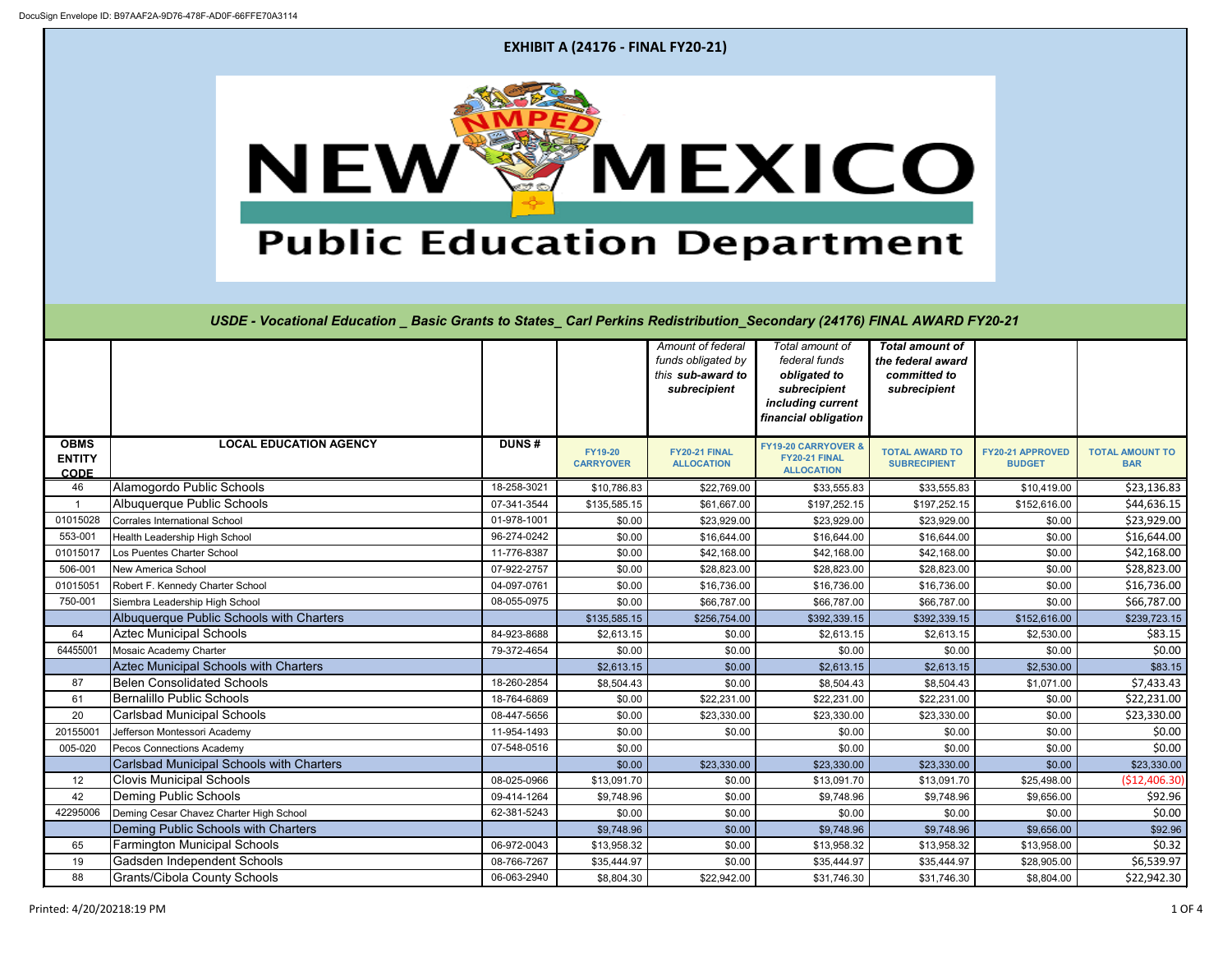

76555012 Vista Grande High School \$0.00 \$0.00 \$0.00 \$0.00 \$0.00 \$0.00 \$0.00 \$0.00 \$0.00 \$0.00

Taos Municipal Schools with Charters \$6,015.14 \$0.00 \$6,015.14 \$6,015.14 \$6,620.00 (\$604.86)